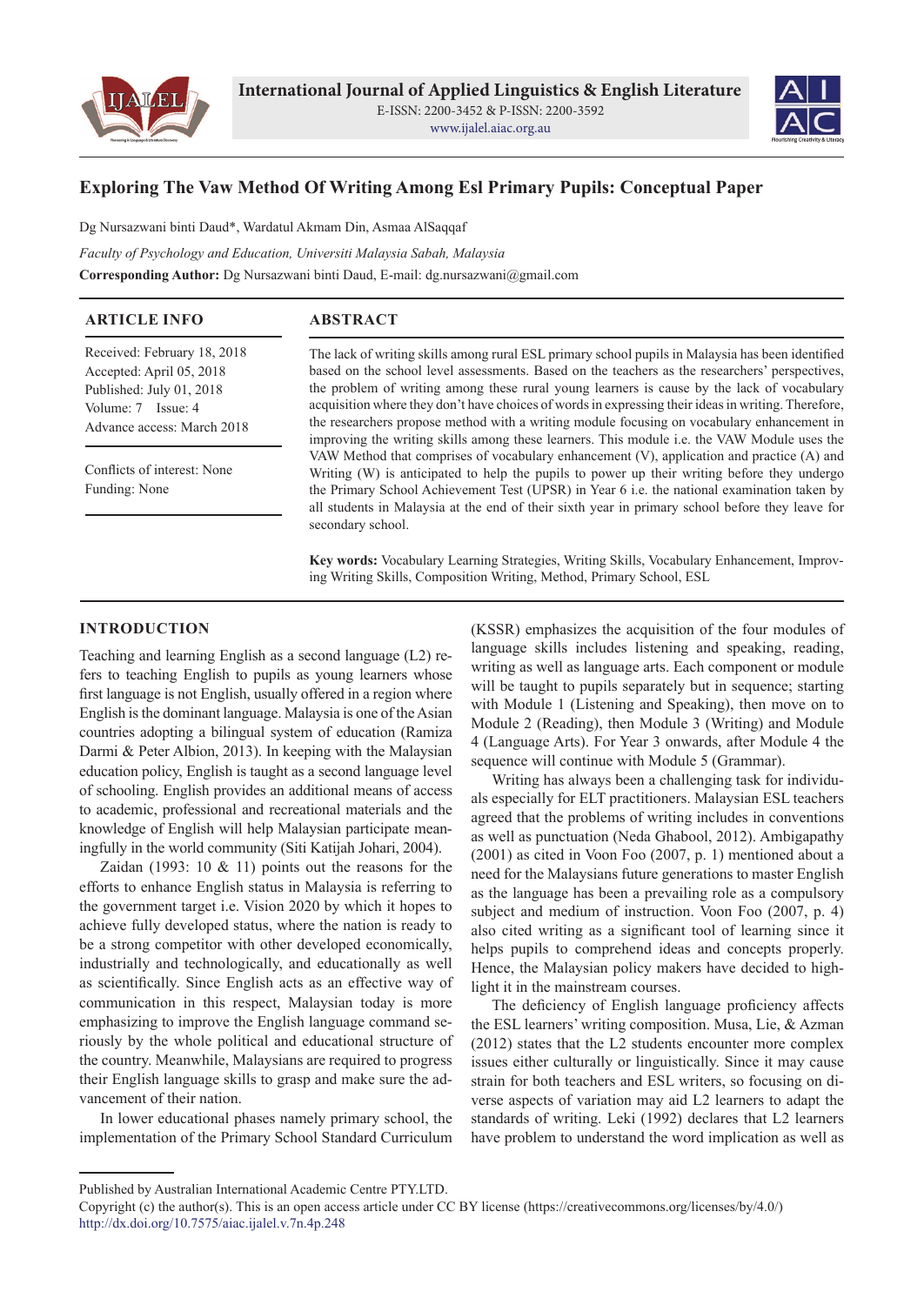meaning. Apparently, there is an inconsistency between writing in the first and the second language as in the classroom. Consequently, the present study meant to suggest some solutions based on pupils' preferences of vocabulary and writing skills in a method or module development.

In producing a writing module for the young learner, there is the need to prepare the effective content to suit the learners' preference. That is the reason why the researchers will produce a module based on the Vocabulary Learning Strategies (VLSs) as well as writing strategies which are most preferred by the learners. The other issue to be considered is the cognitive of the pupils. There is the need to connect the content of the module with pupils cognitively so that they are able to fit in the intervention module process.

## **APPLICATION OF COGNITIVE THEORY TO L2 WRITING**

Xinyan Li (2008) in her study defines cognitive as the psychological term that refers to the action or process of obtaining knowledge by reasoning, intuition or through senses containing the nature of knowledge and how to apply focusing on active role of human cognitive organism such as sense, understanding and logical thinking in acquiring knowledge.

Cognitive theory provides a new perspective to create a module of writing. Chelala (1981) conducted the first second language writing process studies using a case study approach to identify composing and coherence when she finally found the transfer of L2 writing method. She has found numerous analogical performances when students wrote in their mother tongue and also in English. These students made a simple draft before writing in both languages by considering to language coherence. Next, they were focusing on the substantial in content during revision. Later, many other researches on second language writing undergone by other researchers where all of these studies had proven the second language writing method mainly dominated by the first language (Xinyan Li, 2008; Jones & Tetroe, 1987; Eldelsky, 1982).

In addition, Vygotsky assumes the development of children consist of a series of periods of infant development. He introduces several unique concepts. One of the concepts that related with learning among young learners includes the Zone of Proximal Development which refers to the variety of psychological functions which the child is able to master without assistance as well as those functions which the child can manage if given assistance. There are several things that a child may see and learn from people around them performing even without coaching or allowing them to imitate. Meanwhile, the range in between these two limits is termed the Zone of Proximal Development. Vygotsky preaches that these functions which lie within the child are something the child can be trained. The efforts to teach the child something beyond their ability even though with assistance is ineffective, and even if it is, we have to wait until the child has further matured than now. If the child can achieve more when given assistance, this shows the development has occurred. If assistance or instruction can bring development of that function then it will lead the development of other functions.

Besides, there are peripheral lines of development as a secondary part of the child's overall development i.e. the reconstruction of their personality to adopt a new interaction within their environment. In these situations, the central neoformation in the Zone of Proximal Development is essential especially if the teacher strives to assist the child for development. However that is what the child needs during the long stable periods of development. Meanwhile, the central line of development is the merging of the central neoformation that describes the complete stage of development.

During the premature stage, while a child is still adapting the neoformation, functioning at the higher level is beyond the child's range. This could happen when the central neoformation has matured. During the constant periods of development, the social situation development assists the child to major the psychological functions within boundaries executed by her social situation development and after struggling, the central neoformation grows and leads the whole development process. Vygotsky believes that carers and teachers will be alert of those psychological functions within the Zone of Proximal Development, and which Neoformations are dominant and also which peripheral. Proper instruction which encourages the endeavoring of the child, the differentiation as well as growth of the main neoformation will support development, while efforts to attract the child in other activity that includes peripheral lines of development or are beyond the child's age level capability are not probable to give any benefit in development.

The essential thing to be considered when choosing the models of writing development both process-related models and product-related models is the relationship between learning and development, and also between writing and meaning-making. Writing is a means of making sense (Forster 1927/1976:99), as meaning-making as well as a means of communicating with others. Vygotsky seen writing as a secondary symbolic system, based on speech which is comprehensible on how such a conception could form in the child which started by speech and followed by writing, and so much more in several ways to represent speech; writing has dialogic properties borrowed from speech; writing systems, at least in the alphabetic written languages based on a broad correspondence with speech-sounds.

Based on the review of literature about writing pedagogy, many researchers have recommended models for writing as processes of cognitive activities. An author named Strömquist denotes to Hayes and Flower's Cognitive Process Theory of Writing model from 1981 where there are diverse stages to go through by the writer which controlled by an over-arching factor such as a component within the writer's writing ability as well as through which the different thought processes in the writing takes place (2007:32).

Brown relates writing and thinking in a very simple way as written products are often the result of thinking (2001:335). He noted that it is this specific point of view that forms the foundation for his principles of writing techniques design. For instance, he mentioned the importance of balancing process and product, account for cultural or literary backgrounds and delivering numerous authentic writing.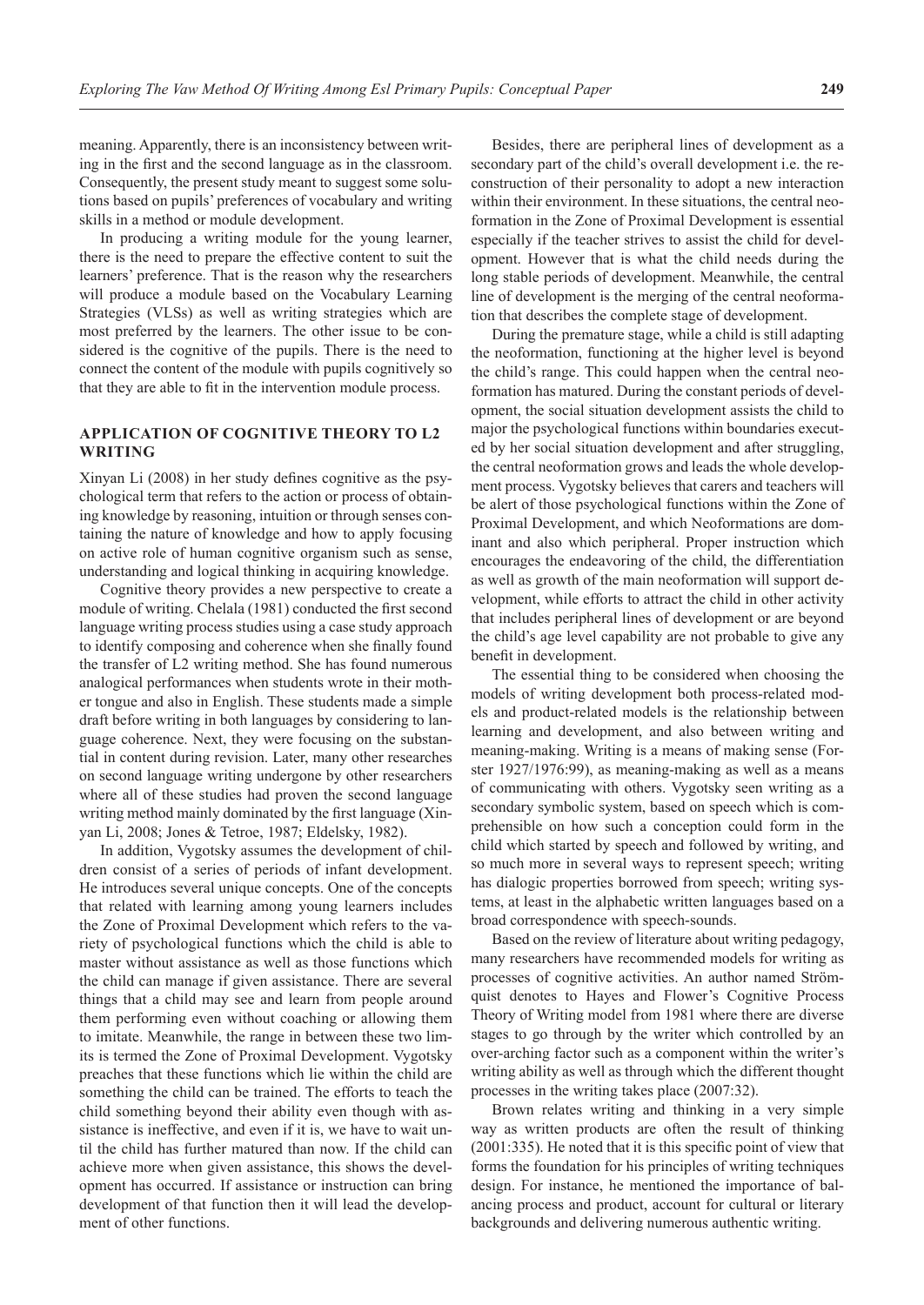Several literary sources about writing methodology such as Cushing Weigle, Graham, Harmer, Hedge, Strömquist and Unger & Fleischman mentions the Hayes & Flower Cognitive Process Theory of Writing model from 1981 as a model that the theory of process writing has initiated. Next, the model was further advanced and updated by Hayes in 1996; however it is rather multifaceted comprising many components. Unger and Fleischman explain about process writing by denoting to Hayes and Flower in a quotation "This approach emerged from researchers' study of the steps that accomplished writers engage in as they write"; planning and organizing ideas, translating ideas into text and reviewing and revising the result" (2004: 90).

Cushing Weigle stresses that the individual is the main focus in the Hayes & Flower model, not the given task. The individual parts of writing engage interactions among four components of working memory, motivation and affect, cognitive processes as well as long-term memory. She also claims that the Hayes & Flower model of process writing is based on first-language writing but still it can suit second-language writing.

Strömquist clarifies that writing includes different phases that a writer must go through where the level of awareness about when and how these phases occur can vary. This specific insight forms the foundation of the writing pedagogy i.e. process writing. Strömquist articulates that process writing gives students the opportunity to use both expressive writing and as a tool for learning and thinking too. The process writing is not only a method, but it can be included in teaching with process writing. It consists of accepting an approach as a basic attitude towards writing in its own. Writing is perceived as a complicated as well as complex process and it is this specific insight that leaves traces in the teaching.

Hedge argued if writing skills learnt in first language can be transferred successfully to a second language. She mentions that EFL students not only require linguistic assistance such as syntax and grammar but they also must learn how to organize their texts and ideas since the language is different from another. Brown in his chapter "Research on Second Language Writing" suggests process writing in the EFL classroom as an efficient method in language teaching.

## **THE MODULE OF VAW METHOD OF WRITING FOR PRIMARY STUDENTS**

This study is focusing on writing at the primary school level i.e. Year 5 ESL young learners. In a first language situation, children rarely write what they do not say or read. Young children listen for sounds as they attempt to use letters to record their ideas on paper (Johnson, 2008: 7). As the teachers, the researchers realized that the problem of writing among these young learners is cause by the lack of vocabulary acquisition where they don't have choices of words to express their idea in writing. Vocabulary has been acknowledged as L2 learners' greatest single source of problems (Meara, 1980). The improvement in the areas of vocabulary and grammar and structures was due to the reason that a lot of reinforcements of new words were done (Nasir; Naqvi & Bhamani, 2013).

There are the statements made by the experienced English

teacher in an educational websites which provide sources of writing program called Time4writing.com mentions "Every good mechanic has a toolbox full of tools. Some tools are used more than others, but each of them has a specific purpose. In much the same way, writers have a 'toolbox'. This 'toolbox' is constantly growing and is filled with items like grammar, punctuation, and capitalization rules; figurative language; rhyme; rhythm; and vocabulary. Just as really good mechanics can pull out the right tools to make a good engine even more powerful, good writers can pull out the right tools at the right time to make good writing even more powerful. One tool that can power up your writing is a strong vocabulary". The researchers agreed with this fascinating explanation based on 5 years of teaching experiences when the pupils have lack ability of writing due to lack of vocabulary. They tend to ask the translation of each unfamiliar word in Malay not only in writing exercises but also in the other three language skills.

In fact, vocabulary is very important to express ourselves in communication between each other. It is also the fundamental in writing because the accuracy and clarity of our messages depends on the words that we choose. Apart from that, the best ways to expand vocabulary is not only by referring to the dictionary but also understanding the usage of the words according to the sentences.

The researchers want to create the module since they are educators and researchers at the same time. As educators, they are facing the challenge of teaching young learners to learn foreign language i.e. the second language which is not their mother tongue and it was found that difficulties they have been encountering in the classroom proven by their assessment results especially in writing production.

In order to shed further light on overcoming this problem, the researchers would like to introduce a three steps approach called VAW methods (Vocabulary Acquisition, Application, Writing). This method will be utilized in the set induction step in every English lesson. The idea focuses more on vocabulary enhancement where the pupils will undergo the new vocabulary drilling in improving their writing skills such as constructing sentences, e-mail or essay writings.

Captivatingly, the VAW technique uses new vocabularies in sentence construction. The approach reinforces the new vocabularies to build sentences in writing. Beside of teaching new vocabularies, the VAW technique is considered as an inclusive program that encompassed techniques of writing etc. The VAW technique is a frisky and unique approach for writings with incorporated strategies to use new words and sounds into memory through instructions. The characteristics of input in a classroom setting for this program depend on the type of instruction. Instruction intended to provide learners with opportunities to communicate written ideas naturally e.g. information gap, fill in the blanks, typically makes no attempt to manipulate the input or output in order to focus on specific items.

The first step in VAW is 'Vocabulary Acquisition'. In this step, the pupils will be introduced with the new vocabularies. For instance teacher will show the flashcards or picture cards of each words whereas the pupils will listen, dictates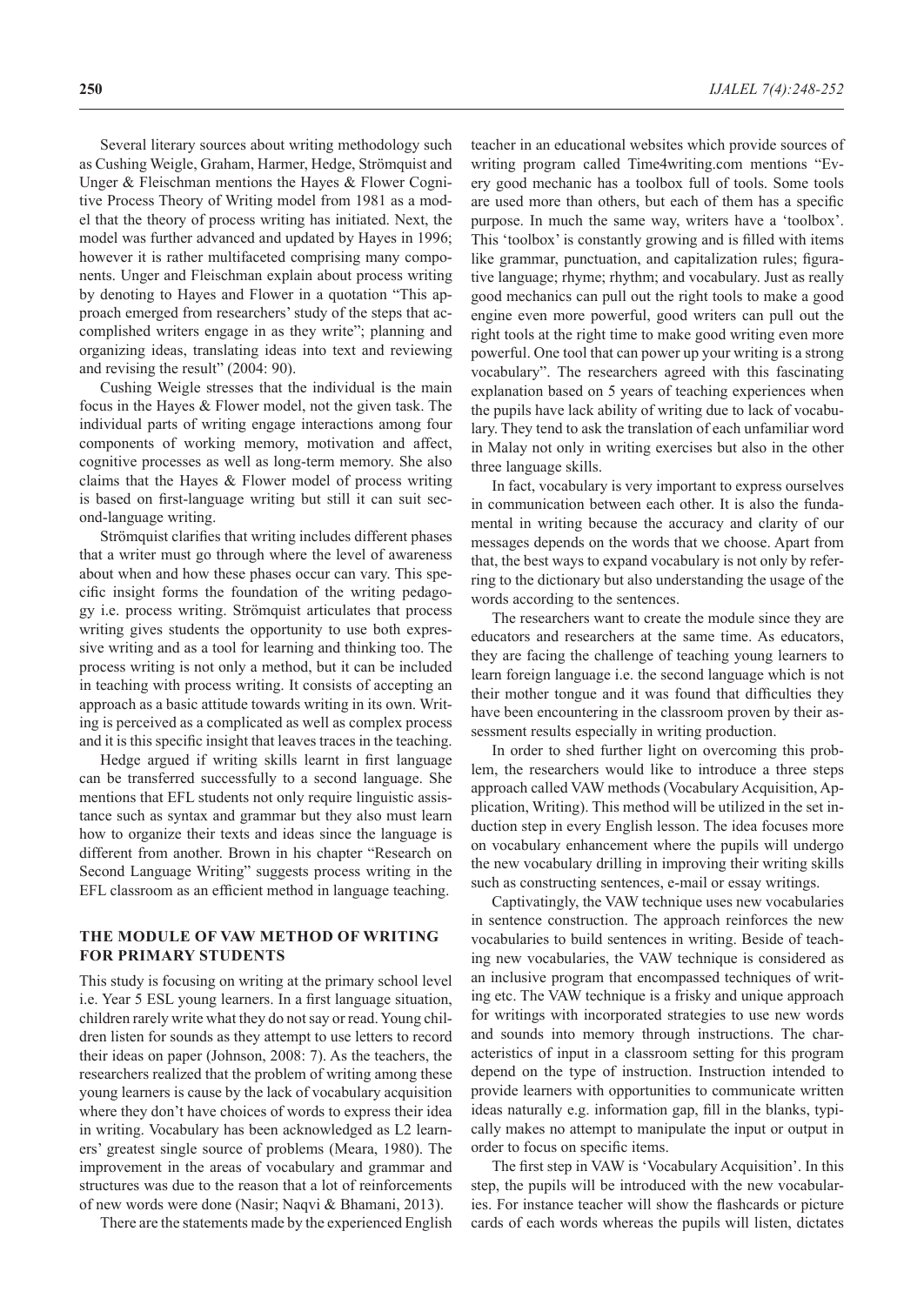and read the words. The second step is 'application'. In this step, pupils will apply and practice the new found words in language activities such as labelling, listing etc. These activities will take place in twelve cycles. Next, the final step is 'writing' that will be examined before and after the six cycles in order to evaluate the progress of writing production. In this step, pupils will now apply the new words in descriptive writing situation. In sum, the VAW method program will be reinforced in twelve cycles within twelve weeks.

The sample of the study is the year 5 remedial and weak pupils. The expected outcome of the treatments is the improvement of pupils' performances in constructing sentences. This action research emphasizes on the usage of VAW (Vocabulary Acquisition, Application, Writing) method during set inductions to improve weak and remedial pupils' ability in sentence constructions. The respondents consist of 30 primary school pupils from a school in Penampang District, Sabah. These pupils are still lack in writing skills. The method is going to be exposed in twelve cycles and they will be tested at the end of the study to see the comparison before and after the intervention program. Data will be collected and then compared through two separated tests (pre- and post-test) in determining the pupils' strategies and initial abilities whereas the post-test is identifying and analyzing the result of the program intervention.

The current study set out to investigate the attitudes of students towards the VAW method in a Malaysian primary school. This stage will be assessed in the interview sessions with selected samples after the completion of the program. It also assists as an empirical investigation of the VAW method implementation in the program intervention. In particular, it aims to explore the favourable factors and perceive difficulties of VAW method implementation so as to provide implications for the development of English language curriculum and teachers' professional development in Malaysia.

## **APPLICATION OF VLSS AND WRITING STRATEGIES**

Teachers might help children to retain newly taught information in long term memory. Firstly, they have to understand what memory is, where memory is housed, and how it moves from short term or working memory into long term memory (Sprenger, 2008). Surprisingly, children's brain can only accept and memorize information that attracts his or her attention (Willis, 2010). Instead of giving the information of how this process are, the researchers thought that it is better to make the pupils familiar and practice the input and the said process will come to reality unconsciously or absentmindedly.

In fact, when the pupils use his or her eyes, ears, mouth, and body, as well as practice the smell and taste sensory to play with the new vocabulary, they will master the skills of sentence construction which lead to writing fluency. For instance, when they see new action vocabulary in the shapes of objects, then they can move or gesture like the verb, and also say aloud the sounds of verbs while having fun with some actions like scratching the verbs on sandpaper with cinnamon sticks and tossing beanbags on verbs as they call out the

action verbs loudly. Such types of activities will arouse their interest and keep their attention as well.

In addition, pupils' participations in peer or group in performing the playful vocabulary activities could encourage socialization, laughter, and a feeling of safety, which will stimulate the amygdala to open up the doors for memory (Sprenger, 2009; Willis, 2009; Wolf, 2000). They are required to do more practices for them to remember the newly taught material. These materials and have to be prepared and the activities have to be carefully planned since what is rehearsed is remembered (Sousa, 2005).

During the process, the pupils have to master one skill or concept before going on to the next skill. Therefore, repetition and feedback must continuously occur. Meanwhile, the pupils' brain is persistently looking for meaning. According to Wolfe in 2001, teachers have to give the children time to rehearse the information so that their brain can take time to understand and remember. Indeed, curriculum must be designed to meet the physical, social, emotional and biological needs of all children (Gurian & Stevens, 2005; Medina, 2009; Sprenger, 2008).

#### **CONCLUSION**

Writing is a multifaceted task for individuals especially for the pupils in primary school level. However, there is the need to master the skill for the sake of the future of the young learners. Based on the importance of writing, all Malaysian policy makers especially in terms of education have decided to emphasize it in their mainstream courses. The deficiency of English language proficiency is the main cause of lots of writing problems that faced by the ESL learners in their tasks. These problems may cause difficulty for both teachers and ESL young writers. Therefore, it is crucial to focus on a variety aspects of variation in order to help ESL learners adapt themselves to the standards of writing. So the researchers decided to create this module of writing in order to solve these problems as well as to improve the learners' writing skills.

This method is expected to improve pupils' writing skills through vocabulary enhancement. It is expected to provide adequate information which could improve the language teaching and learning process and also to suggest on the best teaching method or approach especially vocabulary acquisition as well as writing in the early stage of young ESL learners. The findings and outcomes can offer the contributions of the study. If the enhancement of vocabulary among pupils is found to cause the improvement of their writing skills, then the program should be promoted in a particular grade to enhance the ESL teaching and learning.

Academically, this study is expected to be the preliminary information and can be used as a reference for subsequent studies on the effect of educational growth in writing skills. Practically, it is expected as consideration for policy makers in particular to determine the direction and development strategy in the future as well as an evaluation for planning in anticipation of the implementation of the intervention in the VAW method in teaching and learning process.